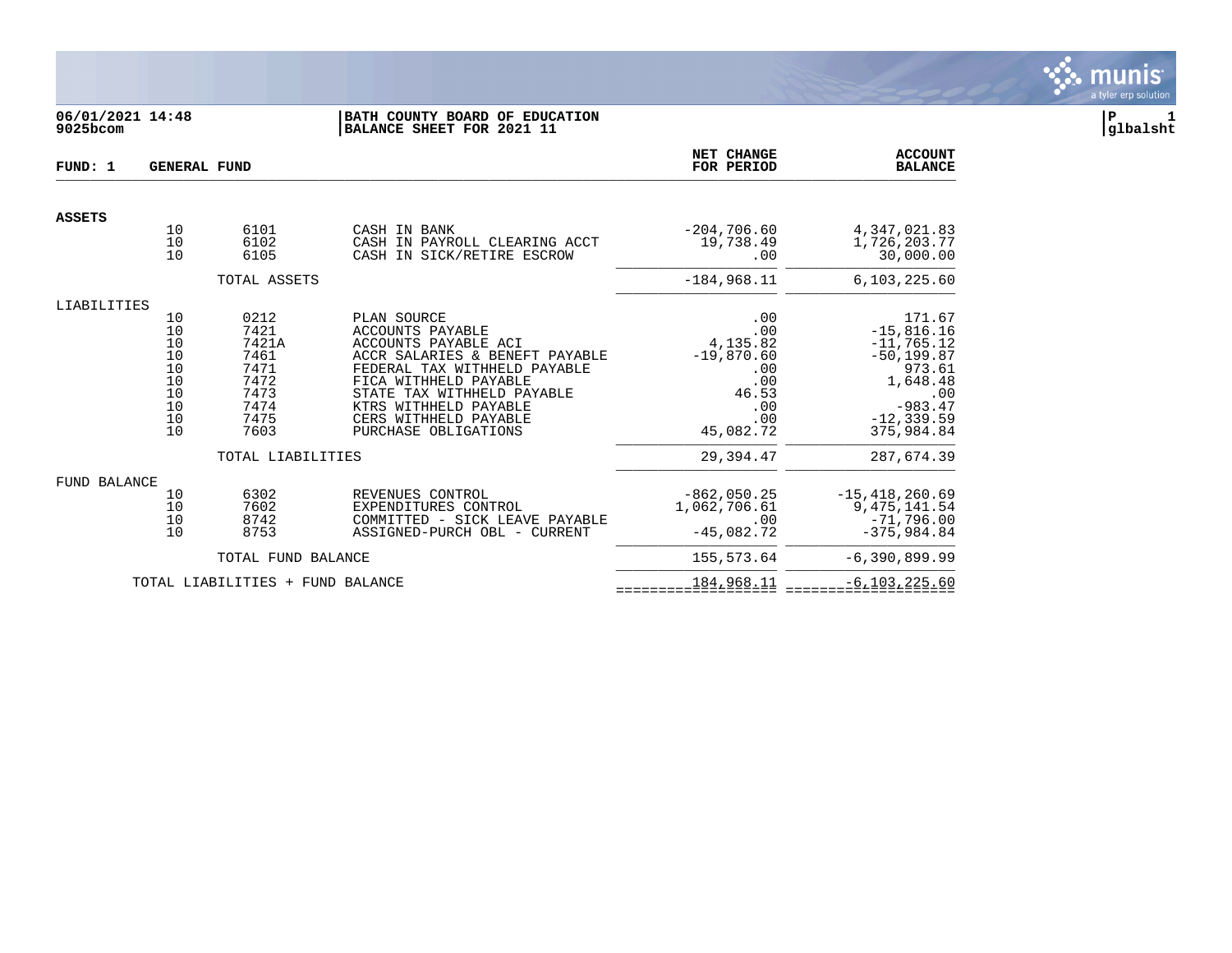

## **06/01/2021 14:48 |BATH COUNTY BOARD OF EDUCATION |P 2 9025bcom |BALANCE SHEET FOR 2021 11 |glbalsht**

| FUND: 2       |                | SPECIAL REVENUE                  |                                                                          | NET CHANGE<br>FOR PERIOD                      | <b>ACCOUNT</b><br><b>BALANCE</b>                 |
|---------------|----------------|----------------------------------|--------------------------------------------------------------------------|-----------------------------------------------|--------------------------------------------------|
| <b>ASSETS</b> |                |                                  |                                                                          |                                               |                                                  |
|               | 20             | 6101                             | CASH IN BANK                                                             | 63,645.06                                     | 193,065.59                                       |
|               |                | TOTAL ASSETS                     |                                                                          | 63,645.06                                     | 193,065.59                                       |
| LIABILITIES   | 20<br>20       | 7421A<br>7603                    | ACCOUNTS PAYABLE ACI<br>PURCHASE OBLIGATIONS                             | $-6, 444.45$<br>107,078.77                    | $-6,996.45$<br>357,999.78                        |
|               |                | TOTAL LIABILITIES                |                                                                          | 100,634.32                                    | 351,003.33                                       |
| FUND BALANCE  | 20<br>20<br>20 | 6302<br>7602<br>8753             | REVENUES CONTROL<br>EXPENDITURES CONTROL<br>ASSIGNED-PURCH OBL - CURRENT | $-415, 293.56$<br>358,092.95<br>$-107,078.77$ | $-3,931,963.53$<br>3,745,894.39<br>$-357.999.78$ |
|               |                | TOTAL FUND BALANCE               |                                                                          | $-164.279.38$                                 | $-544,068.92$                                    |
|               |                | TOTAL LIABILITIES + FUND BALANCE |                                                                          | $-63,645.06$                                  | $-193,065.59$                                    |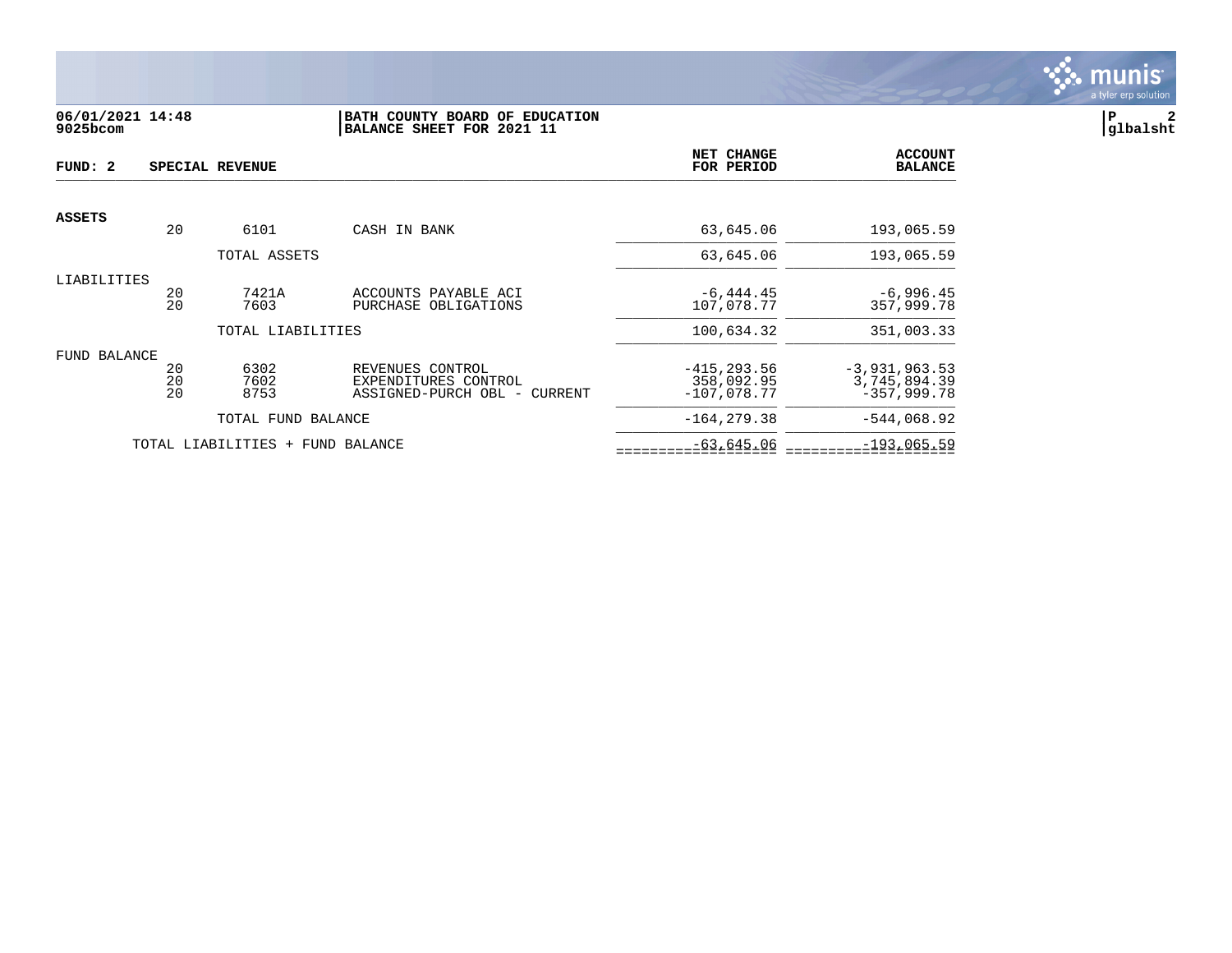

#### **06/01/2021 14:48 |BATH COUNTY BOARD OF EDUCATION |P 3 9025bcom |BALANCE SHEET FOR 2021 11 |glbalsht**

| FUND: 21      |                | DISTRICT ACTIVITY FD (ANNUAL)    | NET CHANGE<br>FOR PERIOD                                                 | <b>ACCOUNT</b><br><b>BALANCE</b>  |                                           |
|---------------|----------------|----------------------------------|--------------------------------------------------------------------------|-----------------------------------|-------------------------------------------|
| <b>ASSETS</b> |                |                                  |                                                                          |                                   |                                           |
|               | 21             | 6101                             | CASH IN BANK                                                             | $-7, 499.33$                      | 88,028.92                                 |
|               |                | TOTAL ASSETS                     |                                                                          | $-7, 499.33$                      | 88,028.92                                 |
| LIABILITIES   | 21<br>21       | 7421A<br>7603                    | ACCOUNTS PAYABLE ACI<br>PURCHASE OBLIGATIONS                             | $-687.85$<br>$-6, 777.18$         | $-784.38$<br>1,911.95                     |
|               |                | TOTAL LIABILITIES                |                                                                          | $-7, 465.03$                      | 1,127.57                                  |
| FUND BALANCE  | 21<br>21<br>21 | 6302<br>7602<br>8753             | REVENUES CONTROL<br>EXPENDITURES CONTROL<br>ASSIGNED-PURCH OBL - CURRENT | $-904.89$<br>9,092.07<br>6,777.18 | $-116,093.34$<br>28,848.80<br>$-1,911.95$ |
|               |                | TOTAL FUND BALANCE               |                                                                          | 14,964.36                         | $-89, 156.49$                             |
|               |                | TOTAL LIABILITIES + FUND BALANCE |                                                                          | 7,499.33                          | $-88,028.92$                              |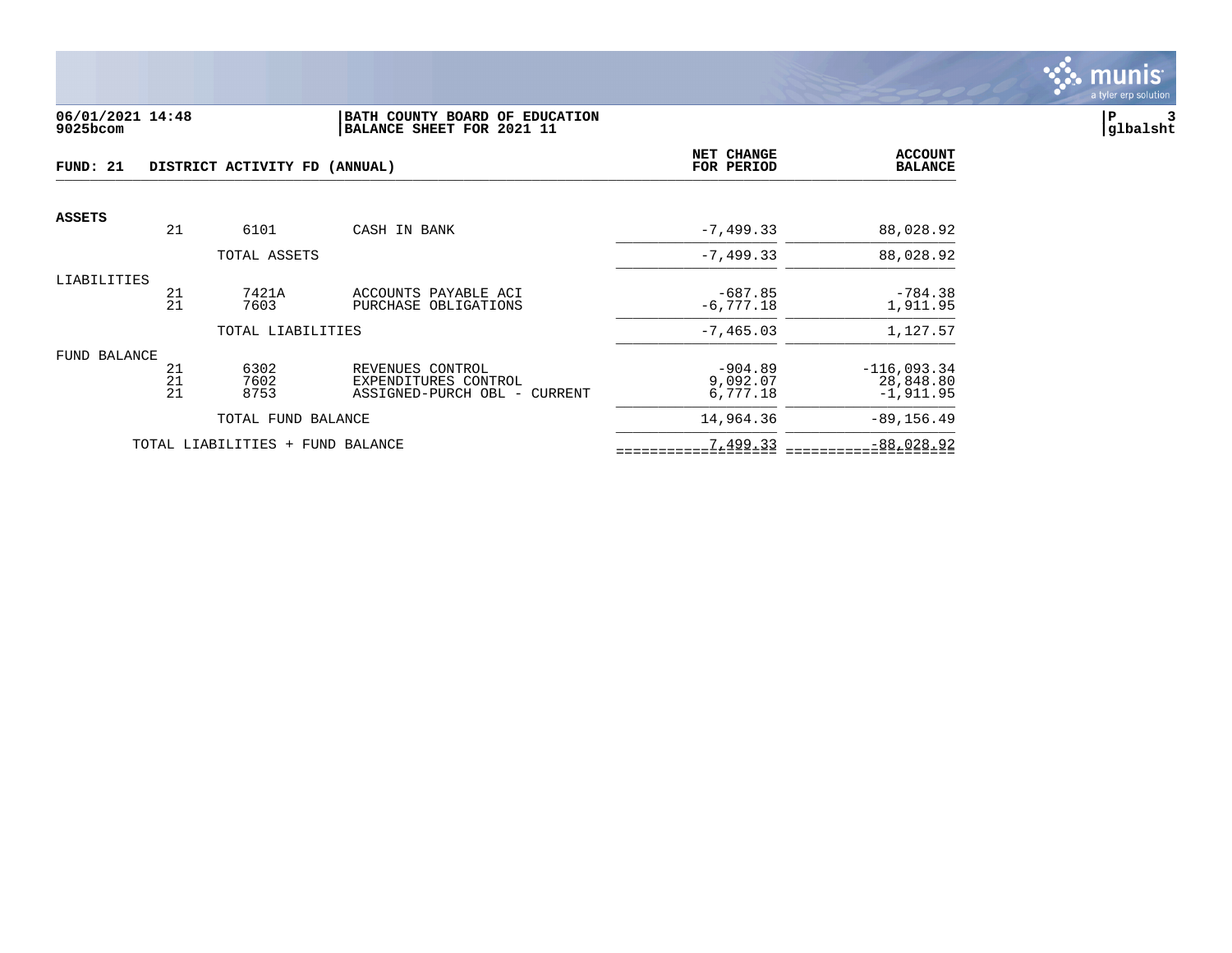

## **06/01/2021 14:48 |BATH COUNTY BOARD OF EDUCATION |P 4 9025bcom |BALANCE SHEET FOR 2021 11 |glbalsht**

| FUND: 310<br>CAPITAL OUTLAY FUND |          |                     |                                          | NET CHANGE<br>FOR PERIOD | <b>ACCOUNT</b><br><b>BALANCE</b> |
|----------------------------------|----------|---------------------|------------------------------------------|--------------------------|----------------------------------|
| <b>ASSETS</b>                    |          |                     |                                          |                          |                                  |
|                                  | 31       | 6101                | CASH IN BANK                             | 86,104.00                | 60,617.00                        |
|                                  |          | TOTAL ASSETS        |                                          | 86,104.00                | 60,617.00                        |
| FUND BALANCE                     | 31<br>31 | 6302<br>7602        | REVENUES CONTROL<br>EXPENDITURES CONTROL | $-86, 104.00$<br>.00     | $-172, 209.00$<br>111,592.00     |
|                                  |          | TOTAL FUND BALANCE  |                                          | $-86, 104.00$            | $-60,617.00$                     |
|                                  |          | TOTAL LIABILITIES + | FUND BALANCE                             | $-86, 104.00$            | $-60,617.00$                     |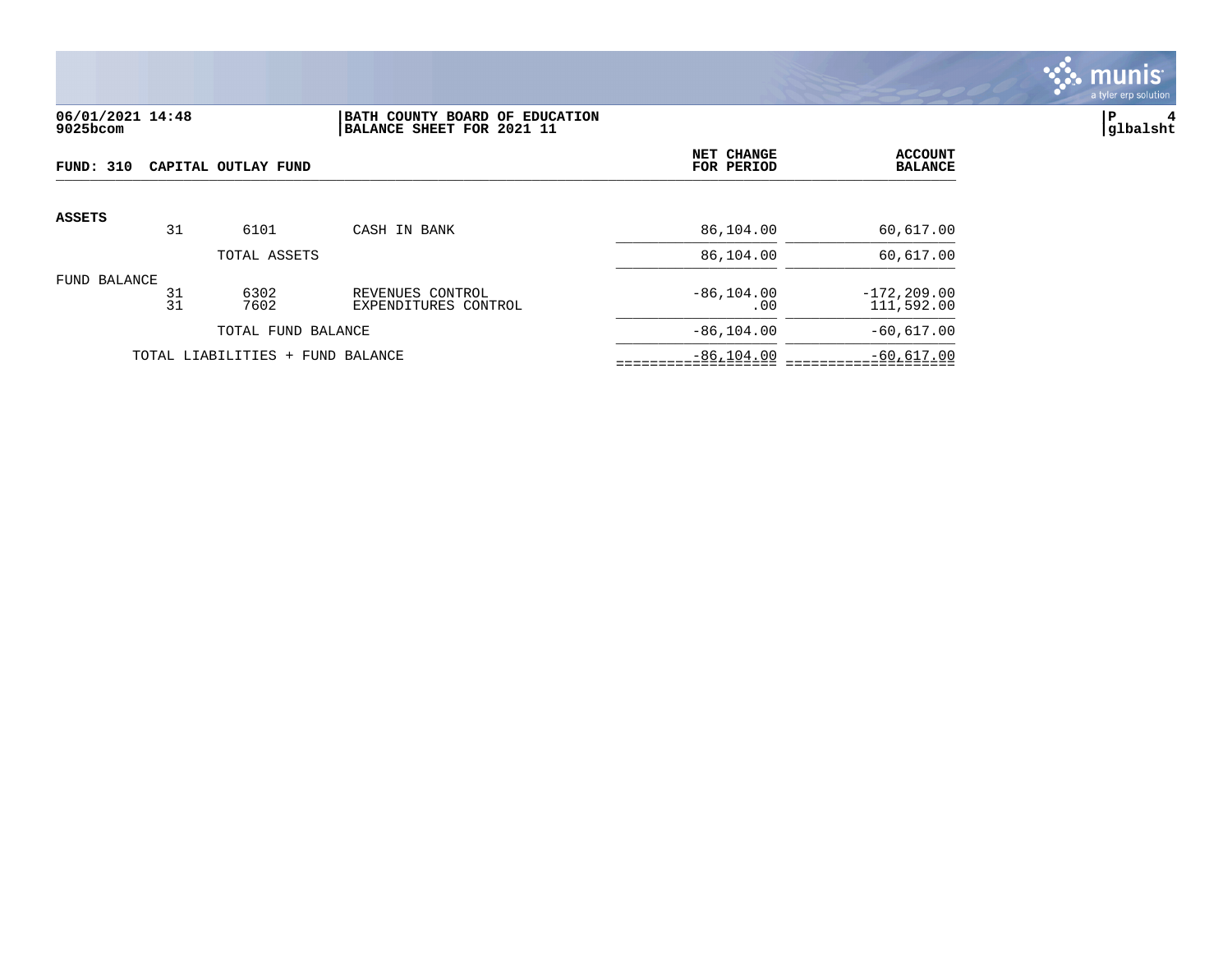

#### **06/01/2021 14:48 |BATH COUNTY BOARD OF EDUCATION |P 5 9025bcom |BALANCE SHEET FOR 2021 11 |glbalsht**

| <b>FUND: 320</b> |                      | BUILDING FUND (5 CENT LEVY)  | NET CHANGE<br>FOR PERIOD                                                                         | <b>ACCOUNT</b><br><b>BALANCE</b> |                                                                 |
|------------------|----------------------|------------------------------|--------------------------------------------------------------------------------------------------|----------------------------------|-----------------------------------------------------------------|
| <b>ASSETS</b>    | 32                   | 6101                         | CASH IN BANK                                                                                     | .00                              | $-208,001.73$                                                   |
|                  |                      | TOTAL ASSETS                 |                                                                                                  | .00                              | $-208,001.73$                                                   |
| FUND BALANCE     | 32<br>32<br>32<br>32 | 6302<br>7602<br>8737<br>8738 | REVENUES CONTROL<br>EXPENDITURES CONTROL<br>RESTRICTED - OTHER<br>RESTRICTED-SFCC ESCROW-CURRENT | .00<br>.00<br>.00<br>.00         | $-1,128,000.00$<br>1,457,572.45<br>$-21,991.10$<br>$-99,579.62$ |
|                  |                      | TOTAL FUND BALANCE           |                                                                                                  | .00                              | 208,001.73                                                      |
|                  |                      | TOTAL LIABILITIES +          | FUND BALANCE                                                                                     | .00                              | 208,001.73                                                      |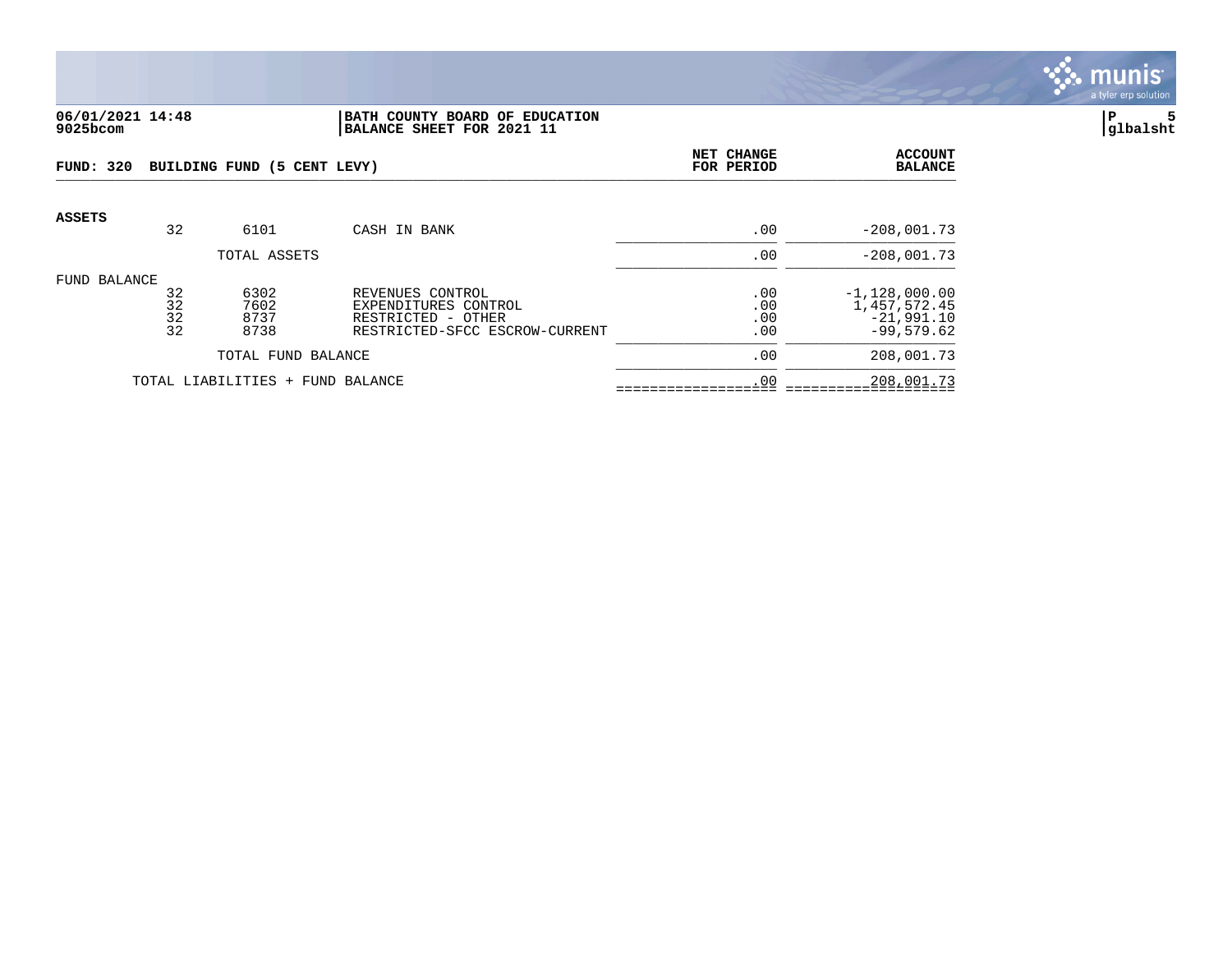

## **06/01/2021 14:48 |BATH COUNTY BOARD OF EDUCATION |P 6 9025bcom |BALANCE SHEET FOR 2021 11 |glbalsht**

| <b>FUND: 360</b>    |          | CONSTRUCTION FUND                | NET CHANGE<br>FOR PERIOD                              | <b>ACCOUNT</b><br><b>BALANCE</b> |                            |
|---------------------|----------|----------------------------------|-------------------------------------------------------|----------------------------------|----------------------------|
| <b>ASSETS</b>       |          |                                  |                                                       |                                  |                            |
|                     | 36       | 6101                             | CASH IN BANK                                          | $-2,198.00$                      | 50,261.51                  |
|                     |          | TOTAL ASSETS                     |                                                       | $-2,198.00$                      | 50,261.51                  |
| LIABILITIES         |          |                                  |                                                       |                                  |                            |
|                     | 36<br>36 | 7421A<br>7603                    | ACCOUNTS PAYABLE ACI<br>PURCHASE OBLIGATIONS          | .00<br>$-1,673.00$               | $-749.00$<br>21,565.47     |
|                     |          | TOTAL LIABILITIES                |                                                       | $-1,673.00$                      | 20,816.47                  |
| <b>FUND BALANCE</b> |          |                                  |                                                       |                                  |                            |
|                     | 36<br>36 | 7602<br>8735                     | EXPENDITURES CONTROL<br>RESTRICTED-FUTURE CONSTR BG-1 | 2,198.00<br>.00                  | 44,863.84<br>$-94, 376.35$ |
|                     | 36       | 8753                             | ASSIGNED-PURCH OBL - CURRENT                          | 1,673.00                         | $-21, 565.47$              |
|                     |          | TOTAL FUND BALANCE               |                                                       | 3,871.00                         | $-71,077.98$               |
|                     |          | TOTAL LIABILITIES + FUND BALANCE |                                                       | 2,198.00                         | $-50, 261.51$              |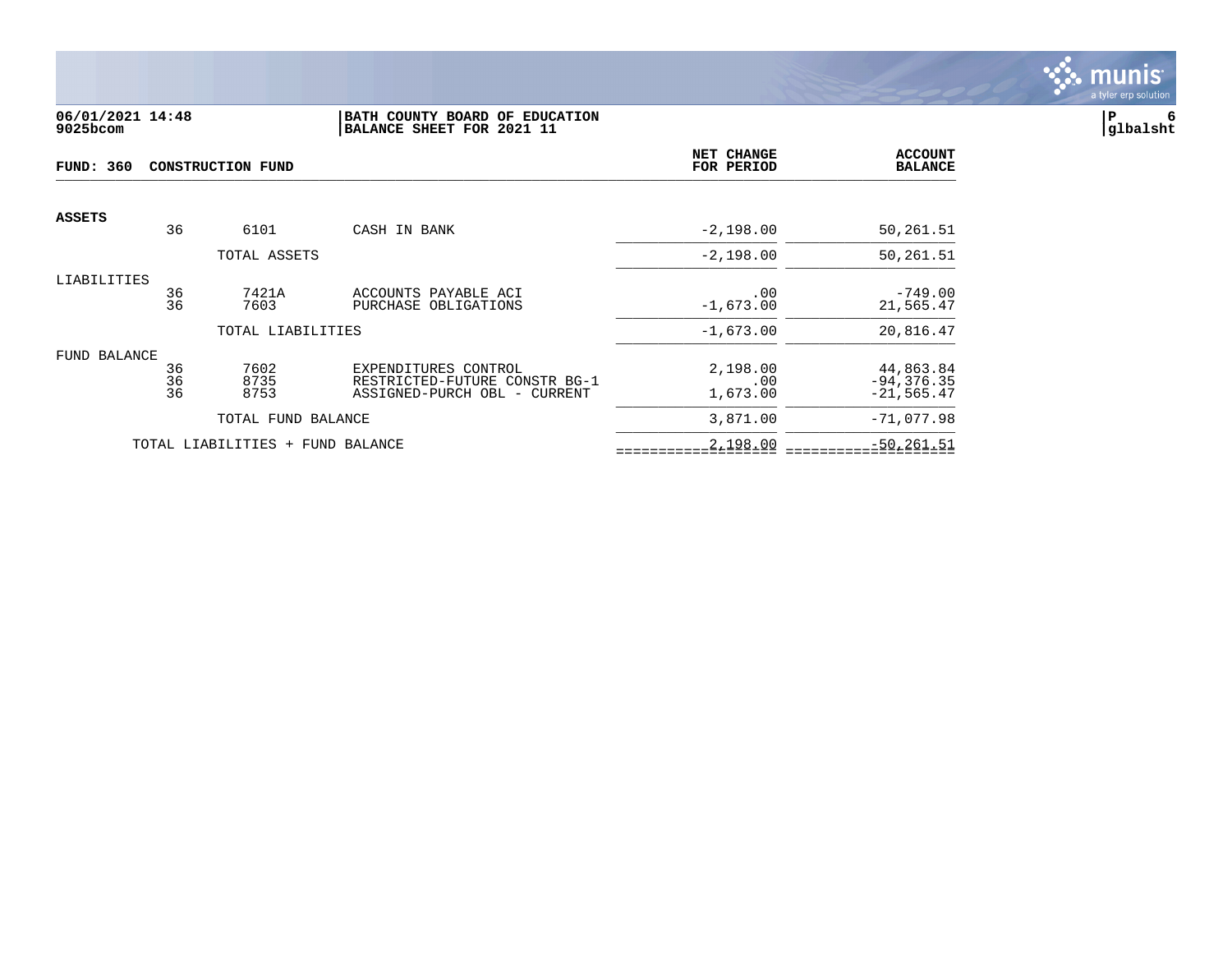|                              |          |                          |                                                             |                          |                                   | $\mathbb{S}$ munis $\mathbb{S}^1$<br>a tyler erp solution |
|------------------------------|----------|--------------------------|-------------------------------------------------------------|--------------------------|-----------------------------------|-----------------------------------------------------------|
| 06/01/2021 14:48<br>9025bcom |          |                          | BATH COUNTY BOARD OF EDUCATION<br>BALANCE SHEET FOR 2021 11 |                          |                                   | P<br> glbalsht                                            |
| FUND: 400                    |          | <b>DEBT SERVICE FUND</b> |                                                             | NET CHANGE<br>FOR PERIOD | <b>ACCOUNT</b><br><b>BALANCE</b>  |                                                           |
| FUND BALANCE                 | 40<br>40 | 6302<br>7602             | REVENUES CONTROL<br>EXPENDITURES CONTROL                    | .00<br>.00               | $-1, 345, 907.45$<br>1,345,907.45 |                                                           |
|                              |          | TOTAL FUND BALANCE       |                                                             | .00                      | .00                               |                                                           |

TOTAL LIABILITIES + FUND BALANCE .00 .00 =================== ====================

\_\_\_\_\_\_\_\_\_\_\_\_\_\_\_\_\_\_\_ \_\_\_\_\_\_\_\_\_\_\_\_\_\_\_\_\_\_\_\_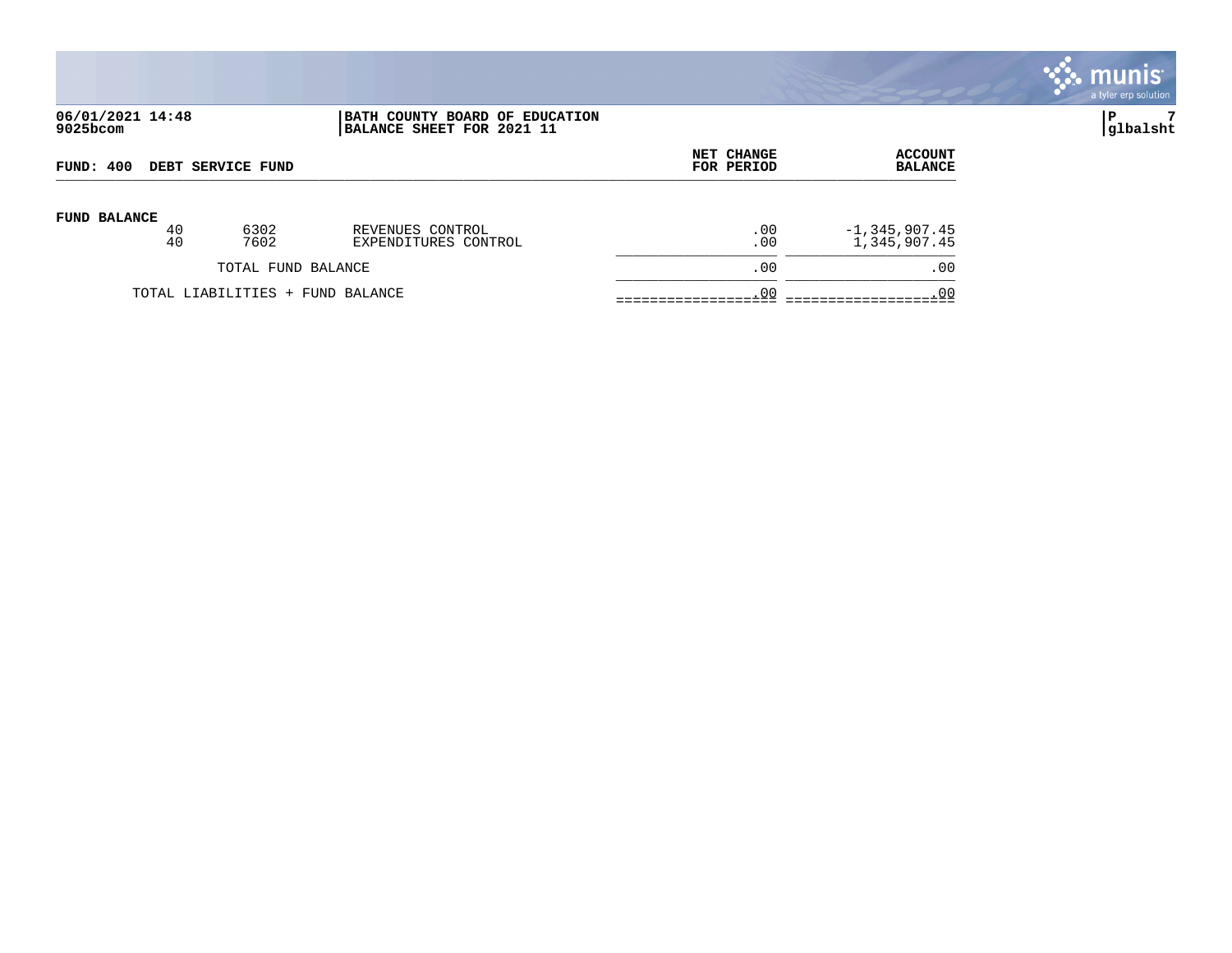

## **06/01/2021 14:48 |BATH COUNTY BOARD OF EDUCATION |P 8 9025bcom |BALANCE SHEET FOR 2021 11 |glbalsht**

| FUND: 51      | FOOD SERVICE FUND                       |                                                   |                                                                                                                                                                   |                                                                 | <b>ACCOUNT</b><br><b>BALANCE</b>                                                               |
|---------------|-----------------------------------------|---------------------------------------------------|-------------------------------------------------------------------------------------------------------------------------------------------------------------------|-----------------------------------------------------------------|------------------------------------------------------------------------------------------------|
| <b>ASSETS</b> |                                         |                                                   |                                                                                                                                                                   |                                                                 |                                                                                                |
|               | 51<br>51<br>51<br>51                    | 6101<br>6171<br>64000<br>6400P                    | CASH IN BANK<br>INVENTORIES FOR CONSUMPTION<br>DEF OUTFLOW OF<br>RESOURCES<br>DEF OUTFLOW OF RESOURCES                                                            | 25,664.99<br>.00<br>.00<br>.00                                  | 2,087,224.76<br>2,438.11<br>71,769.65<br>267,788.83                                            |
|               |                                         | TOTAL ASSETS                                      |                                                                                                                                                                   | 25,664.99                                                       | 2,429,221.35                                                                                   |
| LIABILITIES   |                                         |                                                   |                                                                                                                                                                   |                                                                 |                                                                                                |
|               | 51<br>51<br>51<br>51<br>51<br>51        | 7421A<br>75410<br>7541P<br>7603<br>77000<br>7700P | ACCOUNTS PAYABLE ACI<br>NET PENSION LIABILITY<br>NET PENSION LIABILITY<br>PURCHASE OBLIGATIONS<br>INFLOW OF RESOURCES<br>DEF<br><b>DEF</b><br>INFLOW OF RESOURCES | $-972.70$<br>.00<br>.00<br>9,229.14<br>.00<br>.00               | $-972.70$<br>$-274, 400.78$<br>$-1,029,917.59$<br>148,475.00<br>$-72, 165.90$<br>$-93, 535.51$ |
|               |                                         | TOTAL LIABILITIES                                 |                                                                                                                                                                   | 8,256.44                                                        | $-1,322,517.48$                                                                                |
| FUND BALANCE  |                                         |                                                   |                                                                                                                                                                   |                                                                 |                                                                                                |
|               | 51<br>51<br>$\frac{51}{51}$<br>51<br>51 | 6302<br>7602<br>87370<br>8737P<br>8739<br>8753    | REVENUES CONTROL<br>EXPENDITURES CONTROL<br>RESTRICTED - OTHER<br>RESTRICTED-OTHER<br>RESTRICTED-NET ASSETS<br>ASSIGNED-PURCH OBL - CURRENT                       | $-110,668.41$<br>85,976.12<br>.00<br>.00<br>.00<br>$-9, 229.14$ | $-3,056,523.99$<br>1,070,509.19<br>274,797.03<br>855,664.27<br>$-102,675.37$<br>$-148, 475.00$ |
|               |                                         | TOTAL FUND BALANCE                                |                                                                                                                                                                   | $-33,921,43$                                                    | $-1.106.703.87$                                                                                |
|               |                                         | TOTAL LIABILITIES + FUND BALANCE                  |                                                                                                                                                                   | $-25,664.99$                                                    | $-2,429,221.35$                                                                                |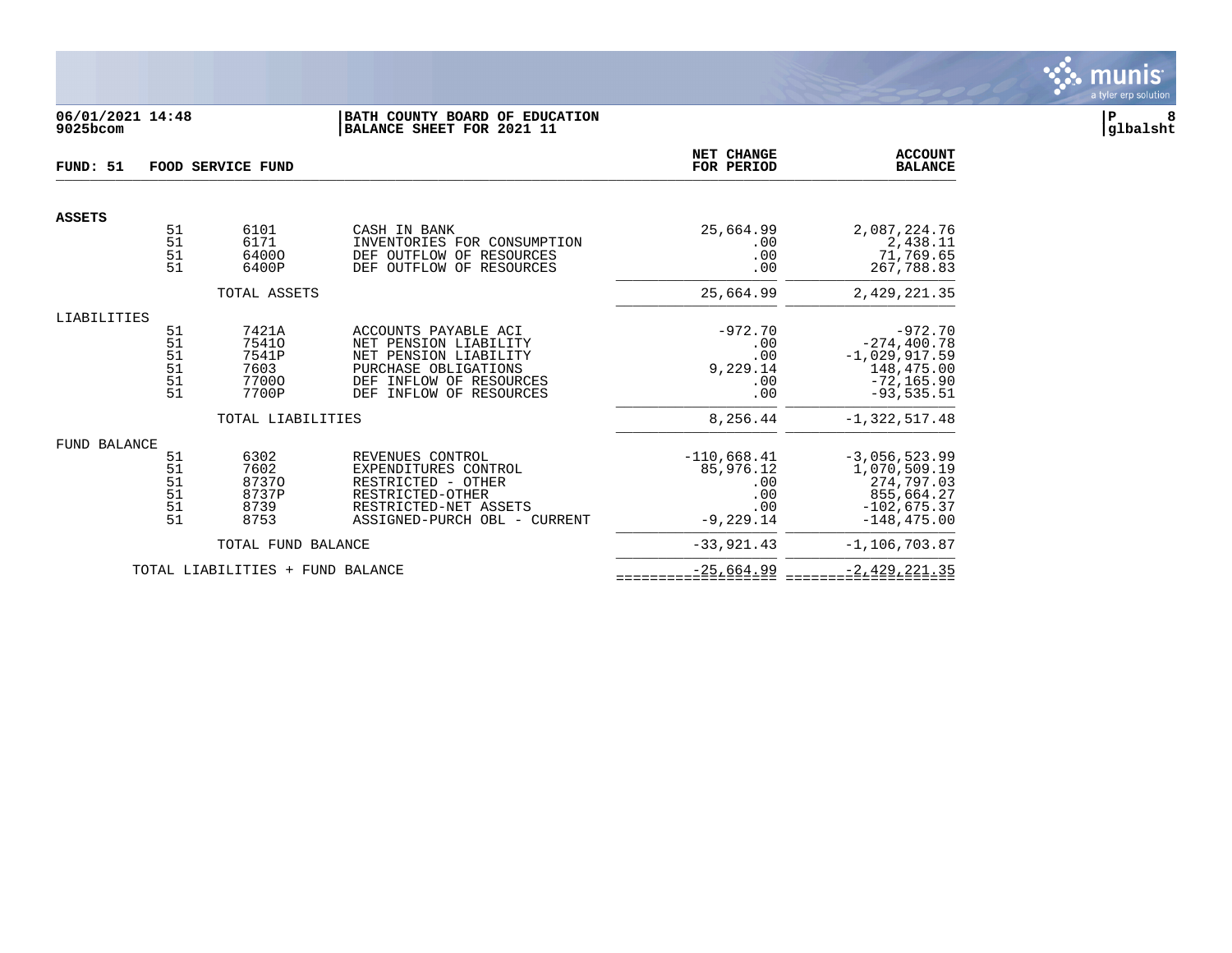

## **06/01/2021 14:48 |BATH COUNTY BOARD OF EDUCATION |P 9 9025bcom |BALANCE SHEET FOR 2021 11 |glbalsht**

| FUND: 52            | CHILD CARE                                                             |                                                |                                                                                                                                                     | <b>NET CHANGE</b><br>FOR PERIOD                             | <b>ACCOUNT</b><br><b>BALANCE</b>                                                      |
|---------------------|------------------------------------------------------------------------|------------------------------------------------|-----------------------------------------------------------------------------------------------------------------------------------------------------|-------------------------------------------------------------|---------------------------------------------------------------------------------------|
| <b>ASSETS</b>       |                                                                        |                                                |                                                                                                                                                     |                                                             |                                                                                       |
|                     | 52<br>52<br>52                                                         | 6101<br>64000<br>6400P                         | CASH IN BANK<br>OUTFLOW OF RESOURCES<br>DEF<br>OUTFLOW OF RESOURCES<br>DEF                                                                          | 36,635.70<br>.00<br>.00                                     | 102,023.83<br>17,500.82<br>65,623.85                                                  |
|                     |                                                                        | TOTAL ASSETS                                   |                                                                                                                                                     | 36,635.70                                                   | 185, 148.50                                                                           |
| LIABILITIES         |                                                                        |                                                |                                                                                                                                                     |                                                             |                                                                                       |
|                     | 52<br>52<br>52<br>52<br>52                                             | 75410<br>7541P<br>7603<br>77000<br>7700P       | PENSION LIABILITY<br>NET<br>NET PENSION LIABILITY<br>PURCHASE OBLIGATIONS<br>INFLOW OF RESOURCES<br><b>DEF</b><br>DEF<br>INFLOW OF RESOURCES        | .00<br>.00<br>500.00<br>.00<br>.00                          | $-70,087.25$<br>$-137,638.81$<br>2,167.67<br>$-16,836.16$<br>$-24.619.73$             |
|                     |                                                                        | TOTAL LIABILITIES                              |                                                                                                                                                     | 500.00                                                      | $-247,014.28$                                                                         |
| <b>FUND BALANCE</b> | 52<br>52<br>$\frac{52}{52}$<br>$\begin{array}{c} 52 \\ 52 \end{array}$ | 6302<br>7602<br>87370<br>8737P<br>8739<br>8753 | REVENUES CONTROL<br>EXPENDITURES CONTROL<br>RESTRICTED - OTHER<br>RESTRICTED-OTHER PENSION<br>RESTRICTED-NET ASSETS<br>ASSIGNED-PURCH OBL - CURRENT | $-46, 149.04$<br>9,513.34<br>.00<br>.00<br>.00<br>$-500.00$ | $-189, 131.66$<br>109,677.19<br>69,422.59<br>96,634.69<br>$-22,569.36$<br>$-2,167.67$ |
|                     |                                                                        | TOTAL FUND BALANCE                             |                                                                                                                                                     | $-37, 135, 70$                                              | 61,865.78                                                                             |
|                     |                                                                        | TOTAL LIABILITIES + FUND BALANCE               |                                                                                                                                                     | $-36,635.70$                                                | $-185, 148.50$                                                                        |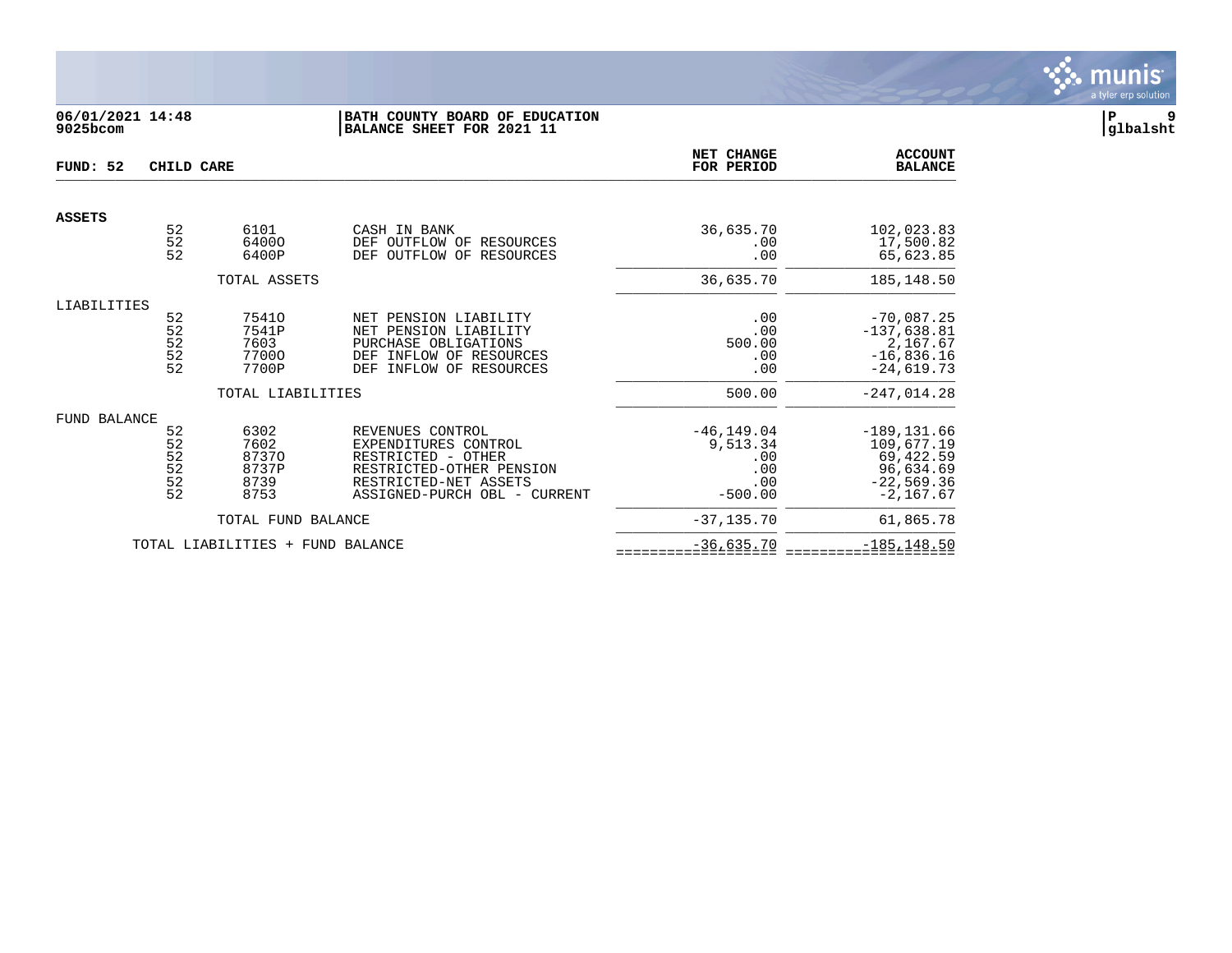

# **06/01/2021 14:48 |BATH COUNTY BOARD OF EDUCATION |P 10 9025bcom |BALANCE SHEET FOR 2021 11 |glbalsht**

| FUND: 53      | <b>PRESCHOOL</b>      |                                  |                                                                          | NET CHANGE<br>FOR PERIOD | <b>ACCOUNT</b><br><b>BALANCE</b> |
|---------------|-----------------------|----------------------------------|--------------------------------------------------------------------------|--------------------------|----------------------------------|
| <b>ASSETS</b> | 53                    | 6101                             | CASH IN BANK                                                             | $-242.75$                | $-1,620.06$                      |
|               |                       | TOTAL ASSETS                     |                                                                          | $-242.75$                | $-1,620.06$                      |
| LIABILITIES   | 53                    | 7603                             | PURCHASE OBLIGATIONS                                                     | $-63.97$                 | .00                              |
|               |                       | TOTAL LIABILITIES                |                                                                          | $-63.97$                 | .00                              |
| FUND BALANCE  | $\frac{53}{53}$<br>53 | 6302<br>7602<br>8753             | REVENUES CONTROL<br>EXPENDITURES CONTROL<br>ASSIGNED-PURCH OBL - CURRENT | .00<br>242.75<br>63.97   | $-493.51$<br>2,113.57<br>.00     |
|               |                       | TOTAL FUND BALANCE               |                                                                          | 306.72                   | 1,620.06                         |
|               |                       | TOTAL LIABILITIES + FUND BALANCE |                                                                          | 242.75                   | 1,620.06                         |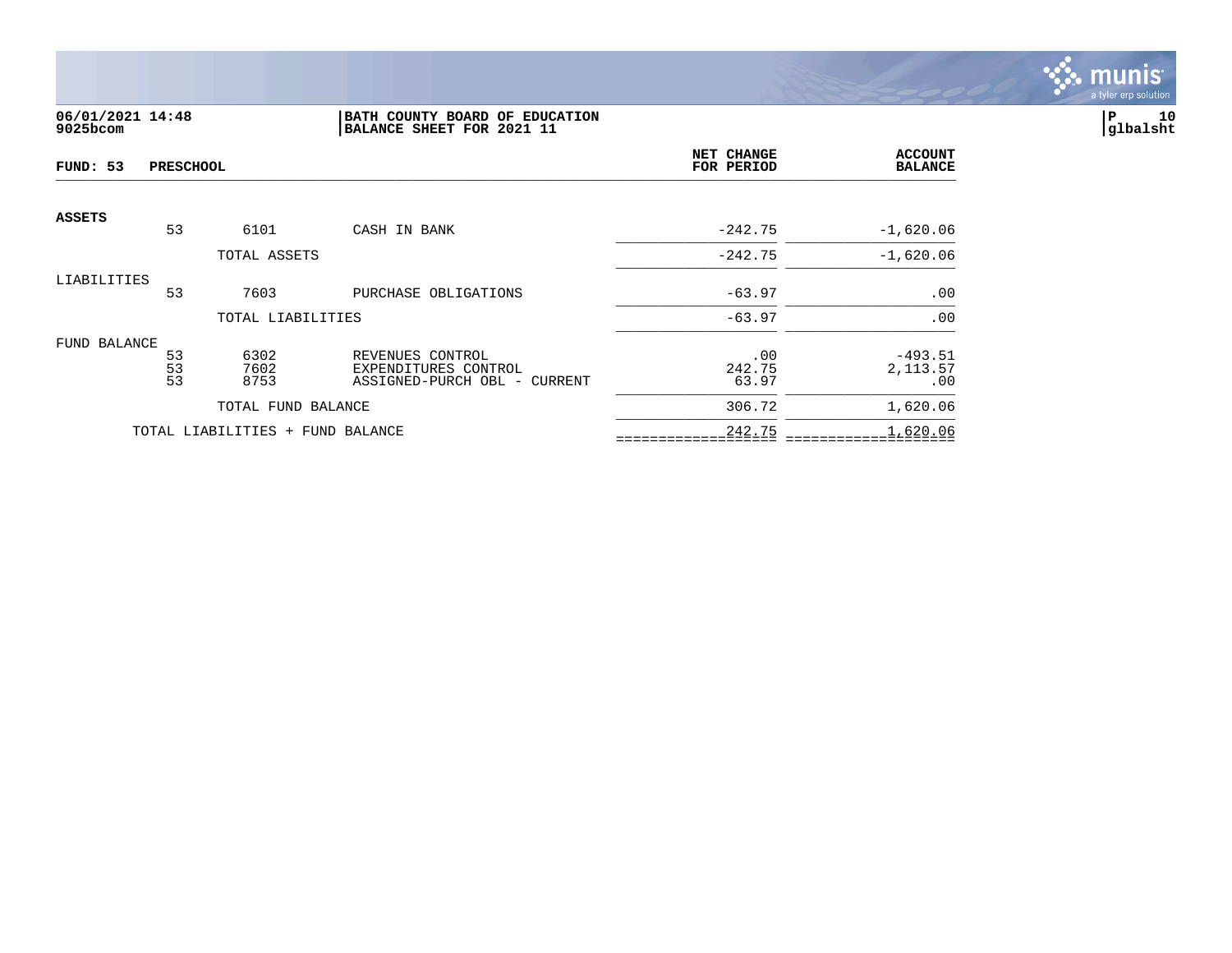

### **06/01/2021 14:48 |BATH COUNTY BOARD OF EDUCATION |P 11 9025bcom |BALANCE SHEET FOR 2021 11 |glbalsht**

| FUND: 7000 TRUST/AGENCY FUNDS |                |                                  | NET CHANGE<br>FOR PERIOD                                            | <b>ACCOUNT</b><br><b>BALANCE</b> |                                          |
|-------------------------------|----------------|----------------------------------|---------------------------------------------------------------------|----------------------------------|------------------------------------------|
| <b>ASSETS</b>                 | 70             | 6101                             | CASH IN BANK                                                        | $-2,637.20$                      | 44,980.72                                |
|                               |                | TOTAL ASSETS                     |                                                                     | $-2,637.20$                      | 44,980.72                                |
| FUND BALANCE                  | 70<br>70<br>70 | 6302<br>7602<br>8730             | REVENUES CONTROL<br>EXPENDITURES CONTROL<br>RESTRICTED FUND BALANCE | $-362.80$<br>3,000.00<br>.00     | $-28,430.02$<br>3,000.00<br>$-19,550.70$ |
| TOTAL FUND BALANCE            |                |                                  | 2,637.20                                                            | $-44,980.72$                     |                                          |
|                               |                | TOTAL LIABILITIES + FUND BALANCE |                                                                     | 2,637.20                         | $-44,980.72$                             |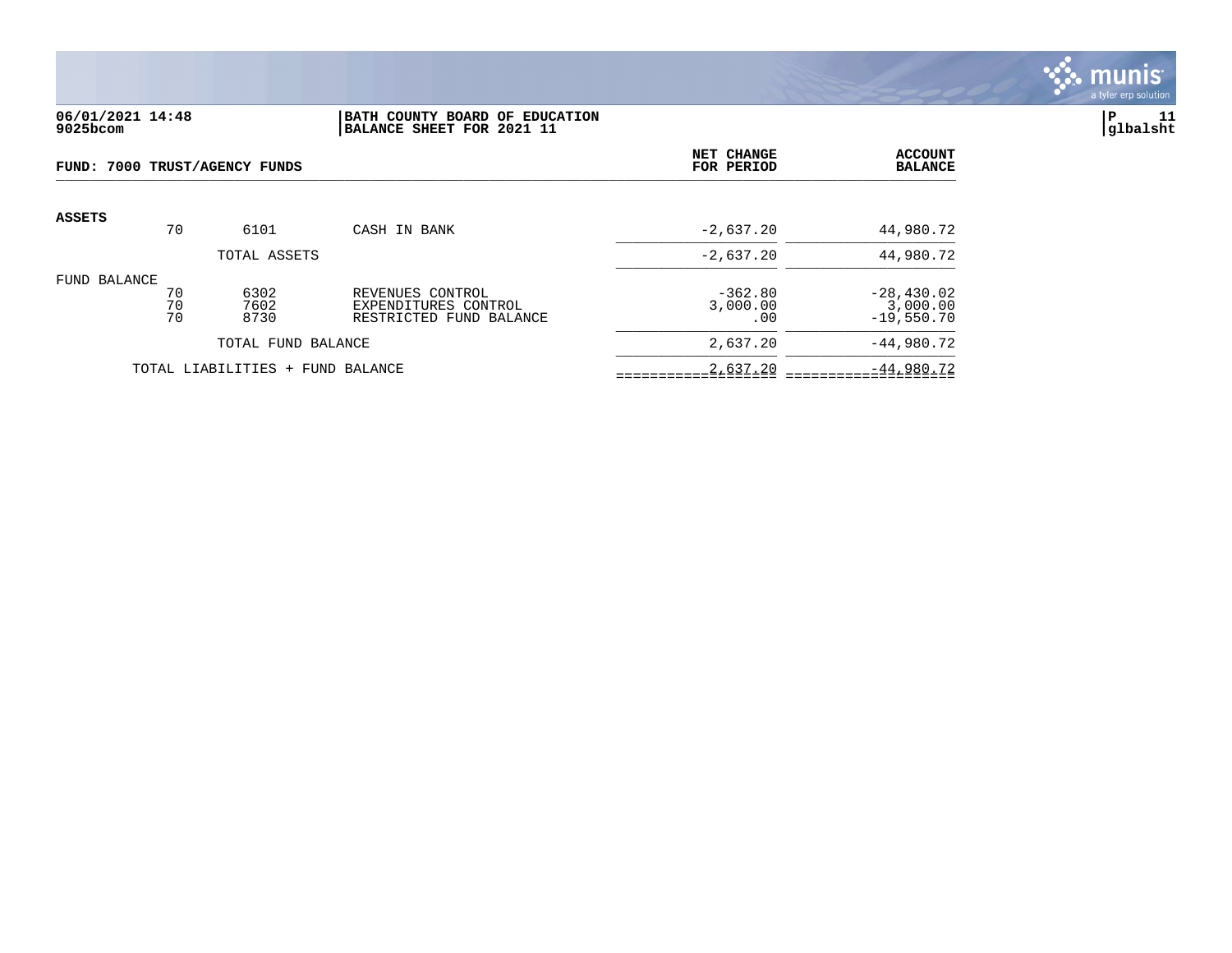

#### **06/01/2021 14:48 |BATH COUNTY BOARD OF EDUCATION |P 12 9025bcom |BALANCE SHEET FOR 2021 11 |glbalsht**

| FUND: 8             |          | GOVERNMENTAL ASSETS              |                                                                | NET CHANGE<br>FOR PERIOD | <b>ACCOUNT</b><br><b>BALANCE</b> |
|---------------------|----------|----------------------------------|----------------------------------------------------------------|--------------------------|----------------------------------|
| <b>ASSETS</b>       |          |                                  |                                                                |                          |                                  |
|                     | 80       | 6201                             | LAND                                                           | .00                      | 518,316.60                       |
|                     | 80<br>80 | 6211                             | LAND IMPROVEMENTS                                              | .00                      | 1,124,210.27                     |
|                     | 80       | 6212<br>6221                     | ACCUM DEPR LAND IMPROVEMENTS<br>BUILDINGS & BLDING IMPROVEMENT | .00<br>.00               | $-964,010.70$<br>45, 995, 413.97 |
|                     | 80       | 6222                             | ACCUM DEPR BLDG IMPROVMENTS                                    | .00                      | $-11,872,194.02$                 |
|                     | 80       | 6231                             | TECHNOLOGY EOUIPMENT                                           | .00                      | 1,949,364.99                     |
|                     | 80       | 6232                             | ACCUM DEPR TECHNOLOGY EOUIP                                    | .00                      | $-1,606,188.02$                  |
|                     | 80       | 6241                             | VEHICLES                                                       | .00                      | 4,071,733.19                     |
|                     | 80       | 6242                             | ACCUM DEPR VEHICLES                                            | .00                      | $-2,919,979.38$                  |
|                     | 80       | 6251                             | GENERAL EOUIPMENT                                              | .00                      | 871,085.28                       |
|                     | 80       | 6252                             | ACCUM DEPR GENERAL EOUIP                                       | .00                      | $-721,657.49$                    |
|                     |          | TOTAL ASSETS                     |                                                                | .00                      | 36, 446, 094.69                  |
| <b>FUND BALANCE</b> |          |                                  |                                                                |                          |                                  |
|                     | 80       | 7602                             | EXPENDITURES CONTROL                                           | .00                      | 807.22                           |
|                     | 80       | 8710                             | INVESTMENTS GOVERNMENTAL ASSET                                 | .00                      | $-36, 446, 901.91$               |
|                     |          | TOTAL FUND BALANCE               |                                                                | .00                      | $-36, 446, 094.69$               |
|                     |          | TOTAL LIABILITIES + FUND BALANCE |                                                                | .00                      | $-36, 446, 094.69$               |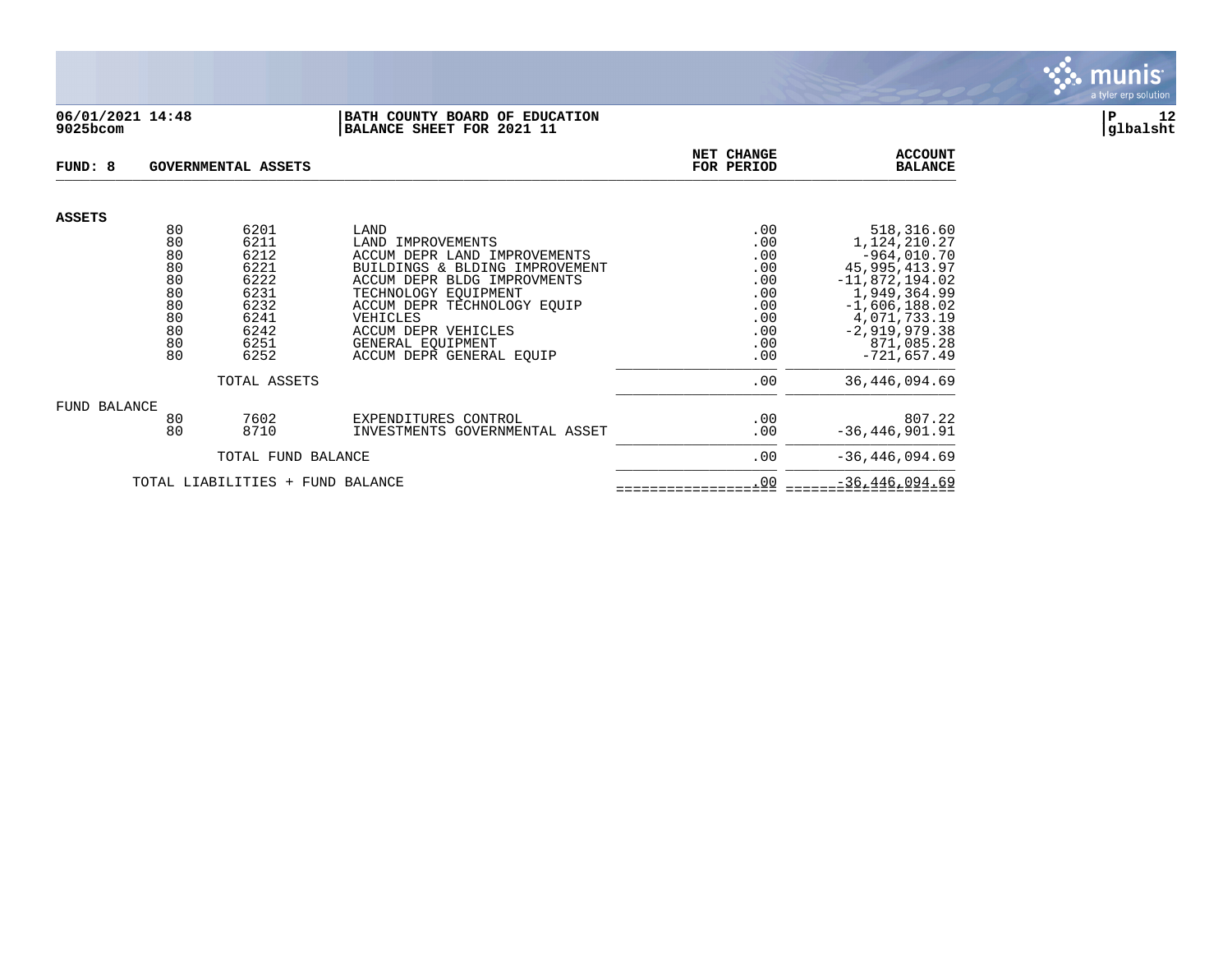

## **06/01/2021 14:48 |BATH COUNTY BOARD OF EDUCATION |P 13 9025bcom |BALANCE SHEET FOR 2021 11 |glbalsht**

| FUND: 81                         |                                  | FOOD SERVICE ASSETS                          |                                                                                                                                                         | NET CHANGE<br>FOR PERIOD               | <b>ACCOUNT</b><br><b>BALANCE</b>                                                    |
|----------------------------------|----------------------------------|----------------------------------------------|---------------------------------------------------------------------------------------------------------------------------------------------------------|----------------------------------------|-------------------------------------------------------------------------------------|
| <b>ASSETS</b>                    | 81<br>81<br>81<br>81<br>81<br>81 | 6221<br>6222<br>6231<br>6232<br>6241<br>6242 | BUILDINGS & BLDING IMPROVEMENT<br>ACCUM DEPR BLDG IMPROVMENTS<br>TECHNOLOGY EOUIPMENT<br>ACCUM DEPR TECHNOLOGY EQUIP<br>VEHICLES<br>ACCUM DEPR VEHICLES | .00<br>.00<br>.00<br>.00<br>.00<br>.00 | 308,000.00<br>$-74, 433.33$<br>8,212.63<br>$-3,973.90$<br>35,895.00<br>$-19,886.75$ |
|                                  | 81<br>81                         | 6251<br>6252                                 | GENERAL EOUIPMENT<br>ACCUM DEPR GENERAL EQUIP                                                                                                           | .00<br>.00                             | 616, 188.39<br>$-501.972.35$                                                        |
|                                  |                                  | TOTAL ASSETS                                 | .00                                                                                                                                                     | 368,029.69                             |                                                                                     |
| FUND BALANCE                     | 81                               | 8711                                         | INVESTMENT BUSINESS ASSETS                                                                                                                              | .00                                    | $-368,029.69$                                                                       |
|                                  | TOTAL FUND BALANCE               |                                              |                                                                                                                                                         | .00                                    | $-368,029.69$                                                                       |
| TOTAL LIABILITIES + FUND BALANCE |                                  |                                              |                                                                                                                                                         | .00                                    | $-368,029.69$                                                                       |